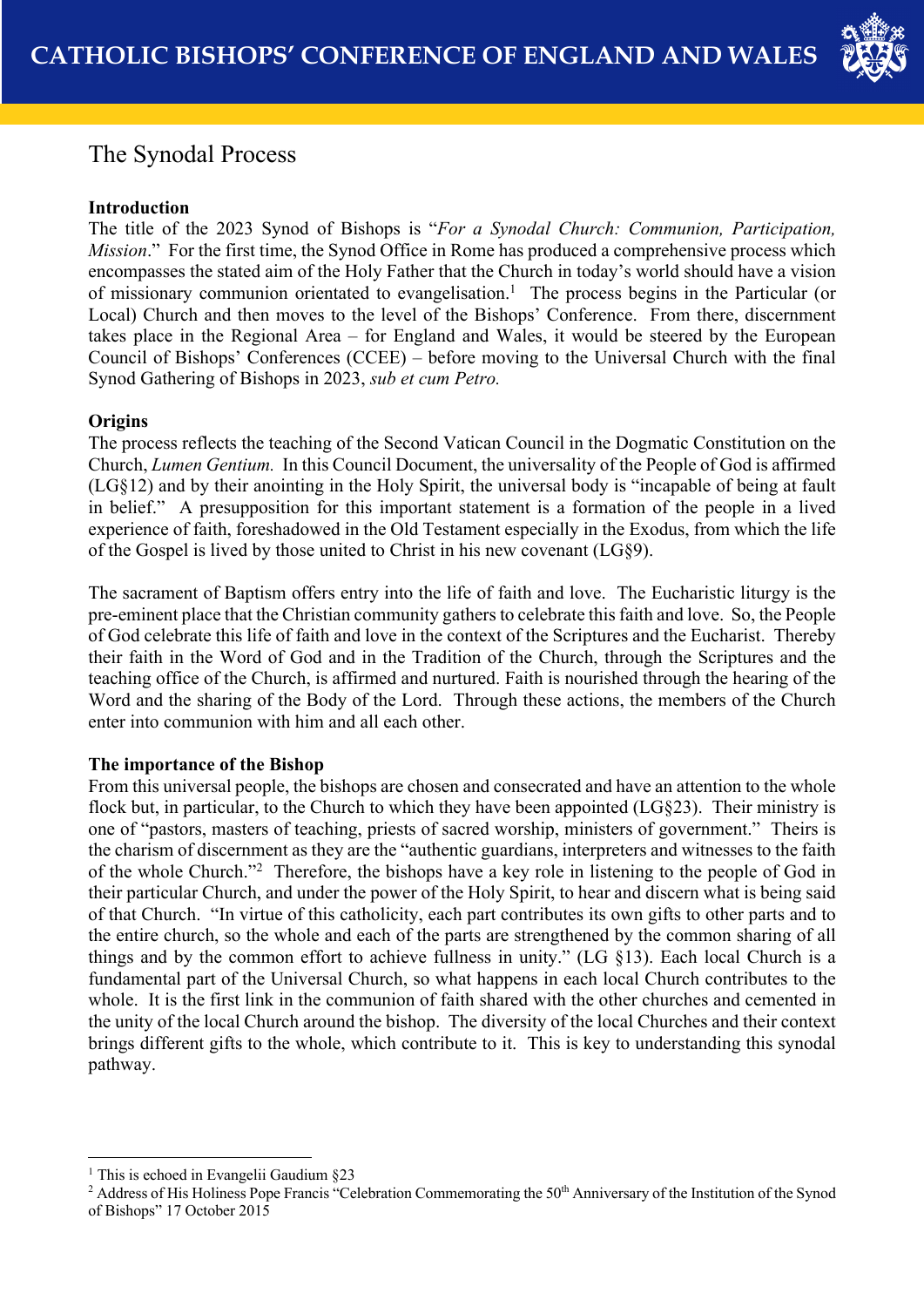## *All-Many-One*

The synod process is one of "journeying together" towards Christ, the *Way, the Truth and the Life* who calls his people into a unity of purpose and mutual listening between people and pastors. This journeying arrives at the Synod of Bishops gathering itself, which is presided over by the Bishop of Rome, who is called to speak as "pastor and teacher of all Christians" as the supreme witness to the fides totius Ecclesiae.<sup>3</sup> The bishops are linked to the Bishop of Rome through the bond of episcopal communion and at the same time, are subject to him as head of the College of Bishops.

The process therefore can be considered as an exercise of listening *all-many-one*; that is, the voice of the people of God in the particular church (all), must be heard, listened to and discerned by their bishops as the authentic pastors (many), who then gather with the Successor of Peter (one) who acts as a point of unity for the Universal Church. The ultimate discernment is for the Pope who will offer a Post Synodal Apostolic Exhortation based on what is presented to him throughout the process of mutual listening, in which the fruits of this discernment are published in a manner that reflects the life of the Church as always changing within its own context in the world, yet ever faithful to that which it has received.

#### **Questions and Answers**

1. *What does "Synodality" mean?*

Synodality comes from a Greek word meaning the "walking together" (syn-) on a "particular way" (-hodos) The "particular way" has been defined by the Synod of Bishops in its process for the Synod 2023. This can be seen in the infographic attached to this document.

2. *If the process is already defined, how do we "walk together?"*

Every member of the Church has the right to speak, and the obligation to allow those charged with the work of discernment the freedom to do so. Pope Francis in his book *Let us Dream* says "we need a respectful, mutual listening, free of ideology and predetermined agendas"<sup>4</sup> This is at the heart of the process. Each diocese will form its own means of running this listening process so that it reaches as broad a scope of people as possible.

3. *Is this just for parishes and dioceses?*

No, it involves everyone. Schools, young people, hospital chaplaincies, university chaplaincies, prison chaplaincies, the religious and consecrated communities, the societies of apostolic life, those with a distinctive charism in the church all have a voice that speaks into the conversation. Catholic organisations and charities also have a role to play in this work. Echoing the experience of the Second Vatican Council, Ecumenical and Interreligious engagement is also encouraged, and this is best facilitated at the local level. This is an important voice from outside the Church that offers an insight into the collaboration for the good of all.

4. *Can we talk about any topic?*

Pope Francis says "what is under discussion at synodal gatherings are not the traditional truths of Christian doctrine. The Synod is concerned mainly with how teaching can be lived and applied in the changing contexts of our time."5 Therefore all topics can be raised but it is important to realise that not all will form part of the ongoing discussion.

<sup>3</sup> ibid

<sup>4</sup> Pope Francis, *Let us Dream: the Path to a Better Future*, Simon and Schuster, London, 2020, page 93

<sup>5</sup> ibid page 84-85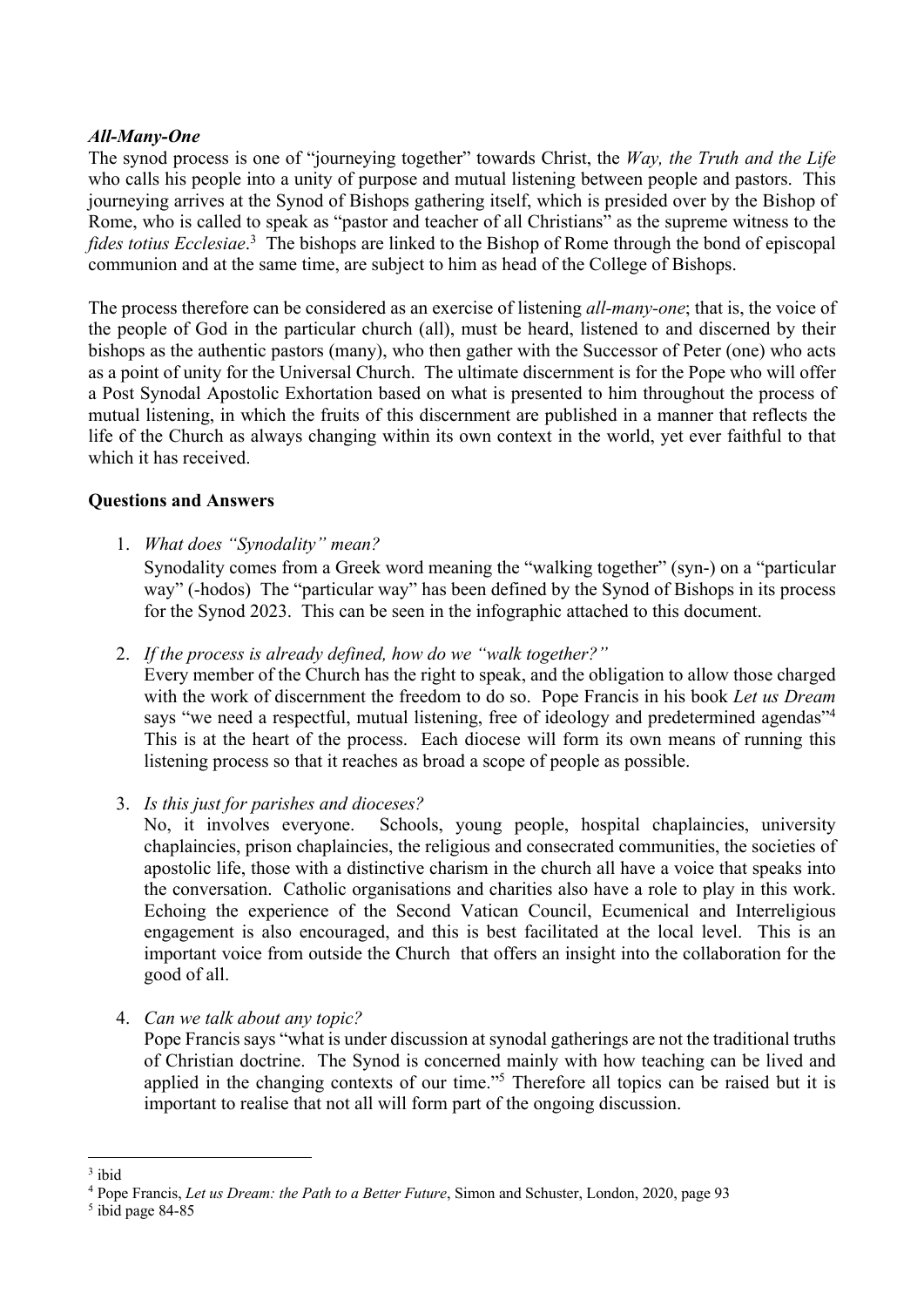#### 5. *Will this make the Church more democratic, like other churches?*

The Synodal Process is not about a democratic debate. It is place of respectful mutual listening and experiencing the call of the Holy Spirit to move in new ways. Again the Pope is clear on this: "Another temptation that so often confuses people is treating the Synod as a kind of parliament underpinned by a 'political battle' in which in order to govern one side must defeat the other…this goes against the spirit of the synod as a protected space of community discernment."6 What it will do is embed at all levels of the Church a new way of listening and hearing, of discernment and action which remains faithful to the truths received but expresses them in the context of a particular time.

#### 6. *How does this discernment take place?*

The whole Synodal Process is a prayerful process, rooted in the encounter with Jesus in the prayerful reading of the Sacred Scriptures and through the liturgical life of the Church and inspired by an openness to the movement of the Holy Spirit. Listening to each other is very important. Pope Francis says of the Synod of Bishops gathering itself: "we listen, we discuss in groups but above all we pay attention to what the Spirit has to say to us."7 This discernment is not an activity done in isolation. Mutual listening and reflection are vital, as what is proposed grows from the unity and conviction that comes from the lived practice of faith within the community.

The process of spiritual discernment is incumbent on everyone's part; truly being open to the Spirit and seeing where the local Church is being led in its own context, with the bishops listening carefully to the views of the faithful, and the faithful respecting the authentic role of the bishop as one who governs the local Church and promotes communion.<sup>8</sup> Discernment is always orientated towards the mission of the universal Church which continually moves towards Christ, the Way, the Truth and the Life who calls his people into a unity of purpose.

7. *What is the role of the Bishops' Conference?*

The role of the Bishops' Conference in this process is twofold. First, its Secretariat will act as an administrative point of contact for the dioceses to liaise with for the production of the documentation for the bishops, as a whole, to consider. However, and more importantly, the bishops acting together, effect a common discernment of the points raised in the particular Churches for the whole of the territory.9 The bishops, whilst remaining the authentic pastors of their particular Churches and speaking on behalf of them, also work collectively to summarise the "links of culture, tradition and common history, as well as the interconnection of social relations among citizens of the same nation."10 It is for this reason that this part of the Diocesan Phase of the Synodal pathway has great importance.

8. *Is this the best time to do this, after all we have experienced in the past 15 months?* Pope Francis has called this moment in human history as "a time of reckoning."<sup>11</sup> The Synodal Process is for the whole Church not just in England and Wales and the themes from the title of the Synod can help in understanding why now is the right time to consider this:

<sup>6</sup> ibid page 86

 $7$  ibid page 85

<sup>8</sup> Pope St John Paul II, Apostolic Exhortation, *Pastores Gregis*, 16 October 2003 §44

<sup>9</sup> Pope St John Paul II, Apostolic Letter, *Apostolos Suos*, 21 May 1998 §13

*<sup>10</sup> Apostolos Suos,* §16

<sup>11</sup> *Let us dream,* Prologue, pages 1-7